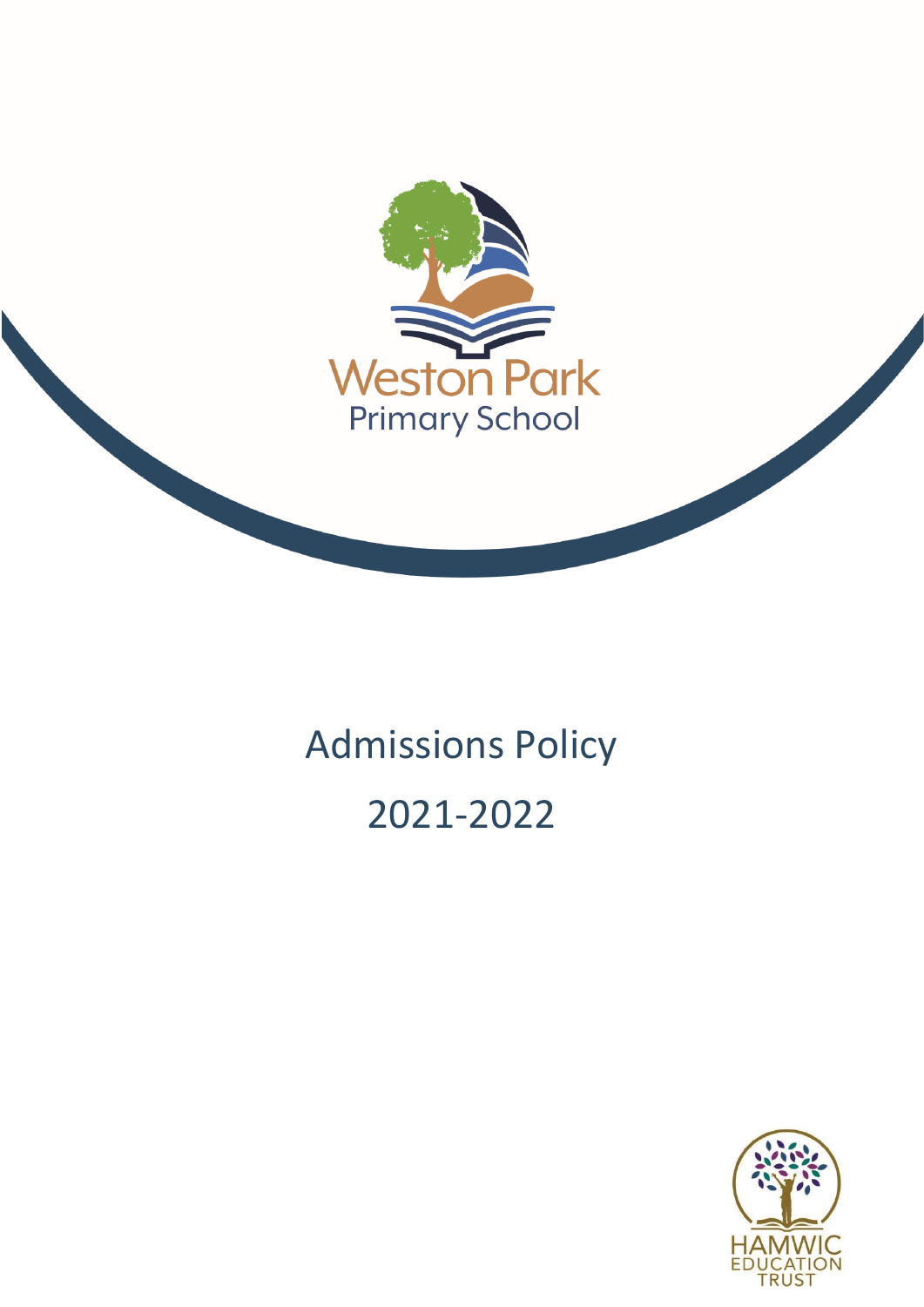The Hamwic Education Trust is the Admission Authority for the school and delegates the processing of admissions to the governing body. As required in the School Admissions Code, the governing body will consider all on-time preferences at the same time for September 2021 admissions. Weston Park Primary School has a Published Admission Number for Year R and Year 3.

Parents may express up to three (3) preferences, listing them in the order in which they would accept them. All preferences will be considered and where more than one school could be offered, the parents will be offered a place for their child at the highest ranked of the schools that could be offered.

# **Children with statements of special educational needs (SEN) / Education, Health and Care Plan (EHCP) that name the school**

Children with statements of special educational needs or EHCPs that name a school must be admitted to that school under the Education Act 1996 and with regard to the SEN Code of Practice. These children will be admitted to the named school, even if it is full, and are therefore outside the normal admission arrangements. As required by the Code these children will count as part of the Published Admission Number (PAN) for the school.

### **Published Admission Number**

Weston Park Primary School will admit up to 60 children to Year R and with a further 30 additional places available for children to join in Year 3 in September 2021, making a total of 90 for this year group. These will be the Published Admissions Numbers for these year groups.

### **Oversubscription criteria**

Applications submitted by 15 January 2021 will be dealt with first. If the number of applications submitted by 15 January 2021 is greater than the Published Admission Number (PAN) for a school, admissions to the school will be decided according to the following priorities:

- 1. Children in public care (looked after children) and previously looked after children as defined by section 1.7 of the School Admissions Code.
- 2. Children subject to a child protection plan.
- 3. Children who have a brother or sister already on the roll of the school who will continue to attend that school for the following year. (This includes children living as siblings in the same family unit.)

A sibling is defined as a brother or sister including half, step, or foster or adoptive brother or sister, living within the same family unit at the same address.

- 4. Year 3 applications only children attending the linked feeder school Weston Shore Infant.
- 5. Children who live within the school's designated catchment area. The catchment area is defined by the roads listed at the end of this policy.

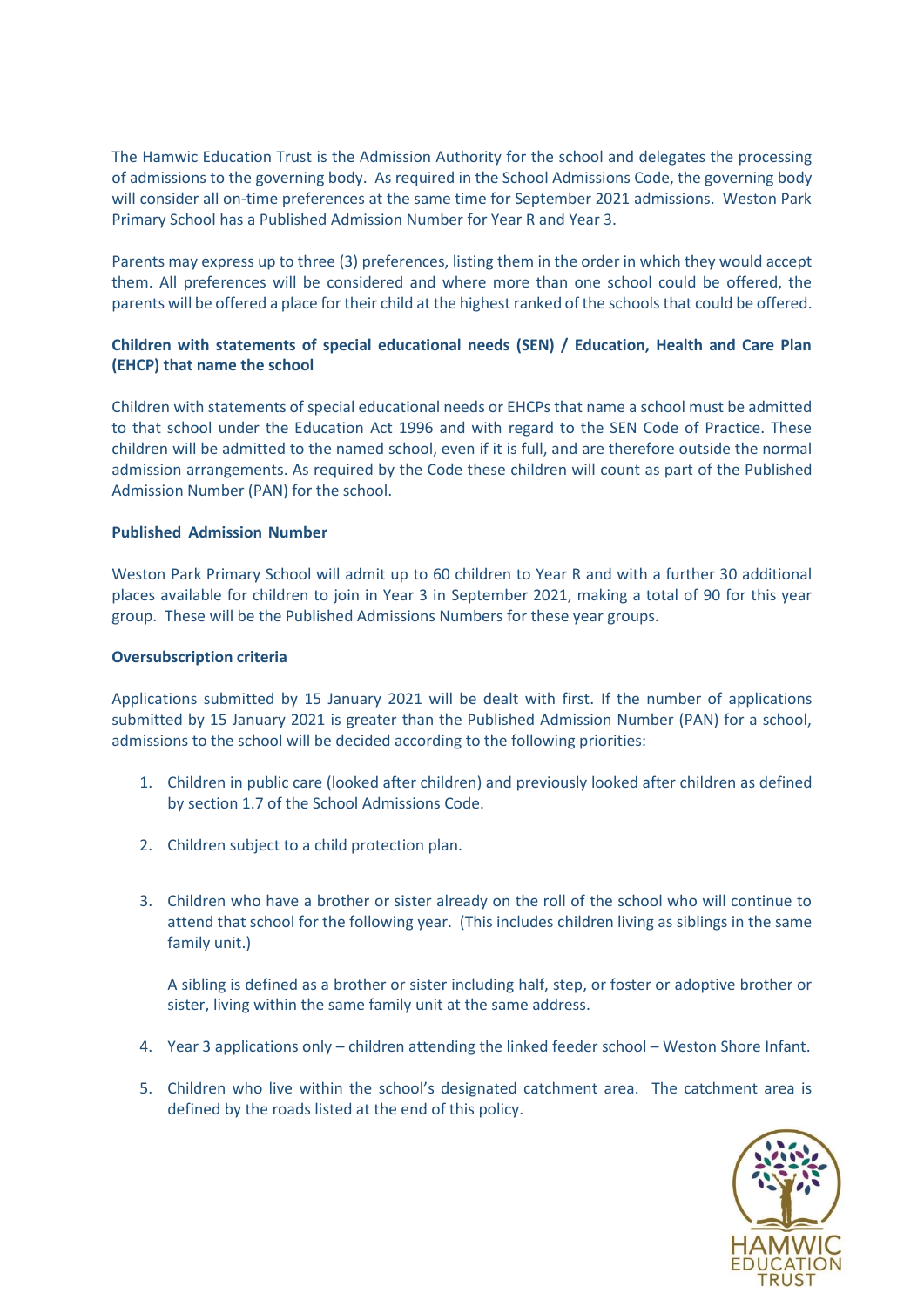If the school is oversubscribed within categories 1-5 above then priorities (i) to (ii), as set out in 6 below will be used to determine which children will be offered places.

- 6. Children who live outside the school's designated catchment area, in the following order:
	- (i) Children of qualified teaching staff employed at the school for two or more years at the time of application and/or the member of staff is recruited to fill a vacant post for which there is a demonstrable skill shortage.
	- (ii) Children who live closest to the school based on the shortest practicable walking distance using public roads and footpaths. Distances are measured from home to school. These are calculated using a computerised mapping system that uses data supplied by Ordnance Survey. Distances are measured from the point designated in the system as the home address to the point designated in the system as the mid-point of the nearest open gate to the school, using public roads and footpaths.

If the school is oversubscribed from within criteria  $6(i)$ , then distance, as defined in  $6(i)$ above will be used to prioritise applications. Should there be two or more identical distances requiring prioritisation, this will be done by casting lots.

# **Late Applications**

The closing date for applications is 15 January 2021. Applications received after that date will be late applications. If the school has places available after admitting all on-time applications, late applications will be considered in·accordance with the priorities set out above.

### **Waiting Lists**

If a place cannot be offered at Weston Park Primary School, unsuccessful applicants will automatically be placed on the waiting list. If places become available, children on the waiting list will be offered them according to the priorities set out above and any previous offer of a school place will be withdrawn. The length of time on the waiting list cannot be taken into account. Unsuccessful late applications will be treated in the same way as unsuccessful on-time applications and placed on the waiting list according to the priorities set out above. Each time a child is added to the waiting list, the waiting list will be re-ranked according to the Admissions Policy criteria. The waiting list will be held until 31st July 2022. Any parent wishing to remain on the waiting list after this date will need to make a new in-year application to the school.

### **Entry into Reception Year**

The offer made to parents for reception class on the initial offer date is of a full time place from the start of term in September. Schools normally stagger entry into school from that date and arrange for some initial part-time attendance to ensure a smooth transition from pre-school or home into school. Flexibilities exist for those parents who do not feel that their child is ready to start school in the September following their fourth birthday. It is possible for them to:

 Request part-time admission to the allocated school from the September following their

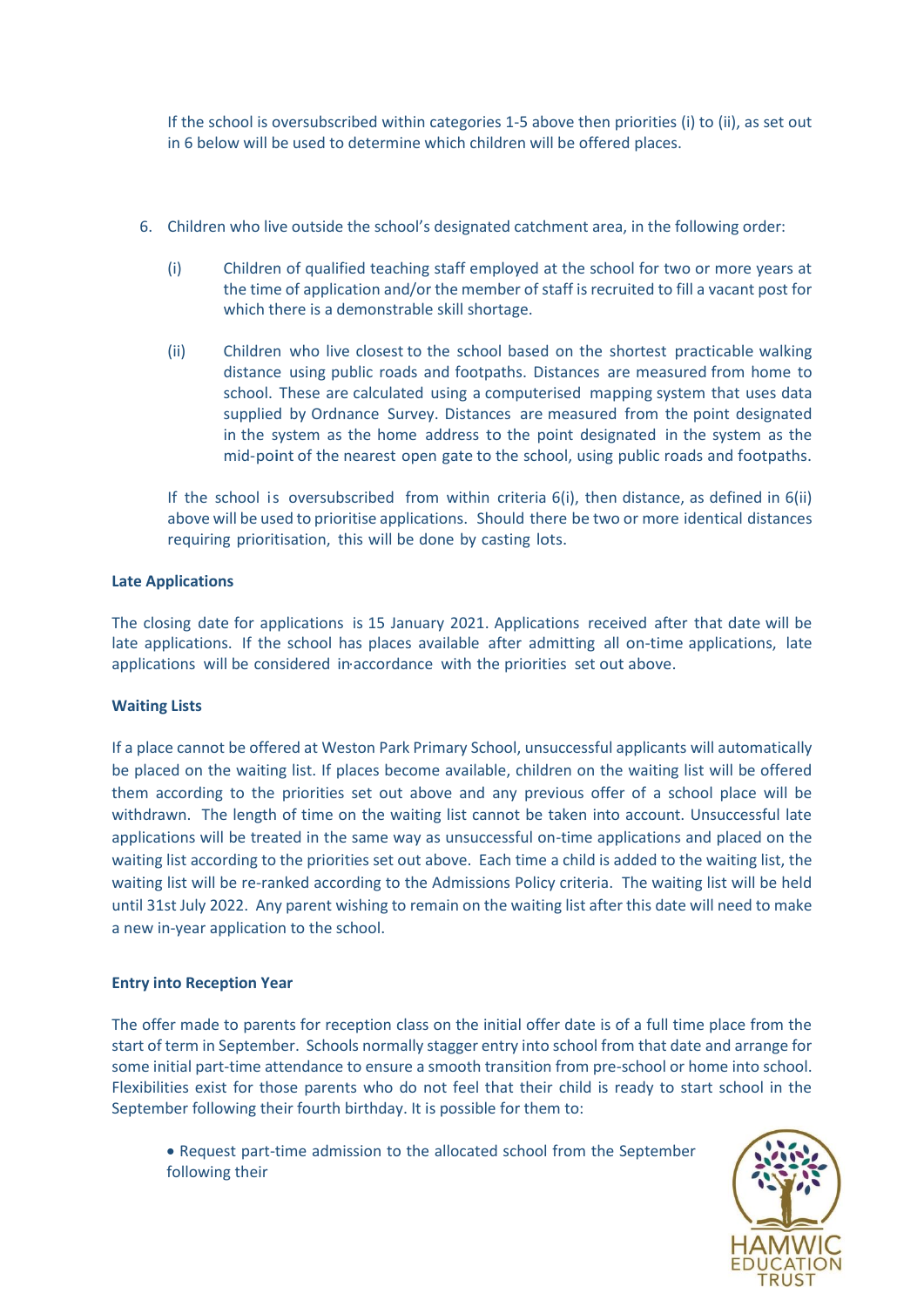child's fourth birthday. This should be negotiated with the headteacher of the school.

- Request to defer their child's entry until later in the school year but not beyond the point at which they reach Compulsory school age, and not beyond the beginning of the final term of the school year.
- Request to defer their child's entry until the September following their fifth birthday. Parents must make an in-year application and the pupil would start in Year One.

Parents of summer-born children, that is children born between  $1<sup>st</sup>$  April and 31<sup>st</sup> August, may, in addition, choose to send their child to school in the September following their 5<sup>th</sup> birthday and may **request** that their child is admitted out of their normal age group to reception year rather than Year 1. Any parent wishing to apply for their summer-born child to start school outside their normal age group should read the 'Guidance on the education of children outside normal age group' Booklet, available on the Southampton City Council website, which explains the procedures that need to be followed.

### **Admission of children outside their normal age group.**

Parents may request that their child is admitted outside their normal age group, for example, if the child is gifted or talented or has experienced problems such as ill health, or they are summer born and were admitted to Year R outside the normal age group. Parents of summer-born children for whom education outside normal age group was previously agreed will be required to make a new request for entry into junior school. This should be done as if the child is placed in their correct year group. For example, a child who has been held back a year (decelerated) should be making a new request in Year 1.

Any parent wishing to apply for a place outside their normal age group should read the 'Guidance on the education of children outside normal age group' document available on the Southampton City Council website, which explains the procedures that need to be followed. All requests will be considered on their merits by the governing body taking account of the parent's view and the views of the headteacher.

For all requests it is vital to understand that at each transition (starting reception, moving from infant to junior, primary to secondary, secondary to college) the decision whether to maintain the placement in a younger or older year group must be made by the admission authority for the school. As such, there is **no guarantee that it will continue throughout the child's education** and a new parental request **must** be made before each transition. As a general rule, requests should only be made once per phase transfer, unless there has been a significant change in circumstances.

One admission authority cannot be required to honour a decision made by another admission authority on education out of normal age group.

#### **Co-ordinated Admissions Scheme**

Weston Park Primary School fully participates in the LA published co-ordinated admissions scheme. T he governors have delegated the management of the waiting list to the LA Admissions Team during the normal admission round. The waiting list will be passed to the school on 1 st September 2021.

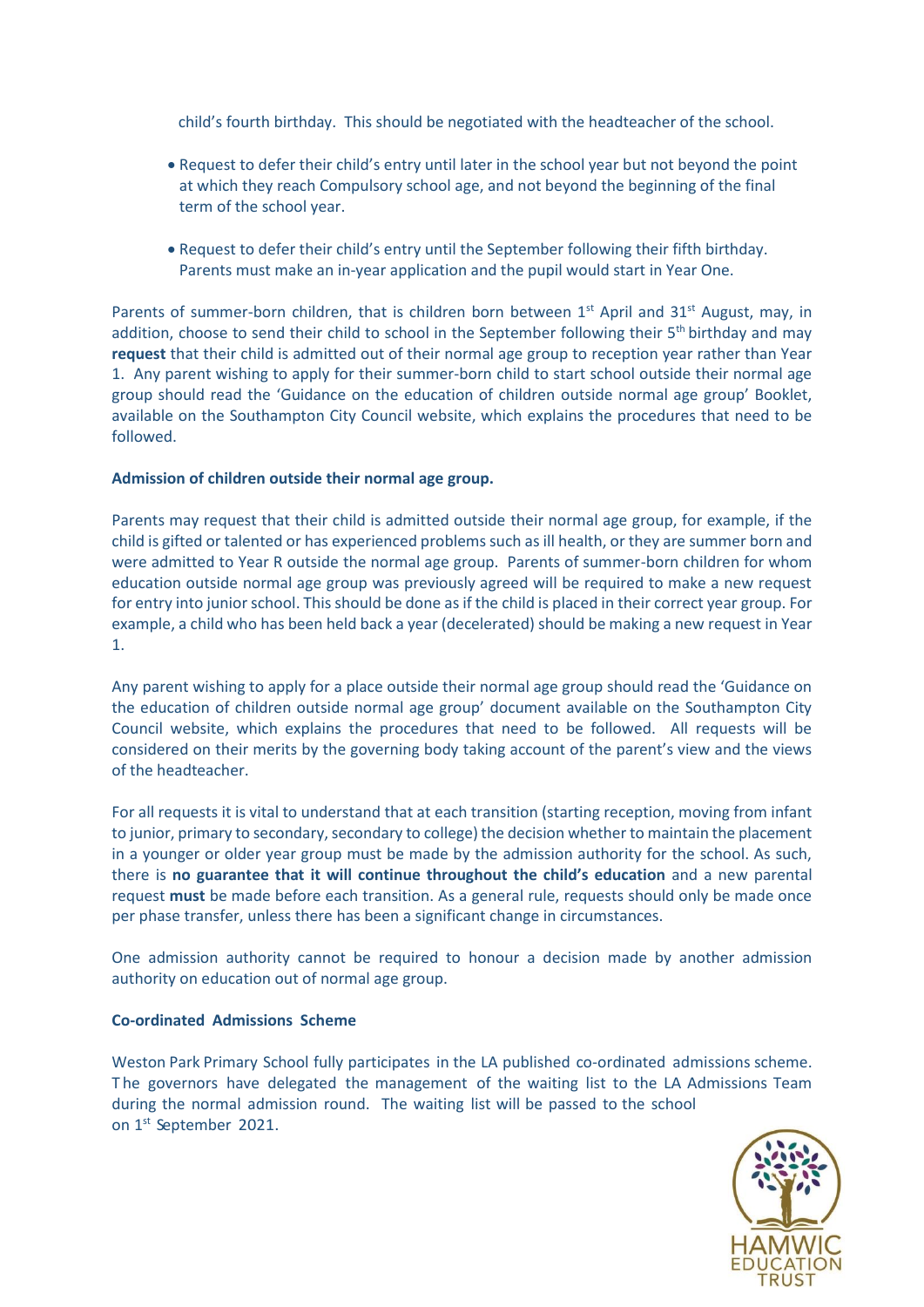# **WESTON PARK PRIMARY SCHOOL**

# **CATCHMENT ROAD LIST**

| <b>STREET</b>             | <b>HOUSE NO.</b> |
|---------------------------|------------------|
| <b>ASHURST CLOSE</b>      |                  |
| <b>BRAMLEY CRESCENT</b>   |                  |
| <b>COXS DRIVE</b>         |                  |
| <b>DEEPING CLOSE</b>      |                  |
| <b>DYSERTH CLOSE</b>      |                  |
| <b>GARRETTS CLOSE</b>     |                  |
| <b>HAWKHURST CLOSE</b>    |                  |
| <b>HURSTGREEN CLOSE</b>   |                  |
| <b>LAXTON CLOSE</b>       |                  |
| <b>NEWTOWN ROAD</b>       |                  |
| <b>PENISTONE CLOSE</b>    |                  |
| <b>PORTSMOUTH ROAD</b>    | 300-428 (evens)  |
| <b>SCOTT ROAD</b>         |                  |
| <b>SISSINGHURST CLOSE</b> |                  |
| <b>STAPLEHURST CLOSE</b>  |                  |
| <b>TENTERTON AVENUE</b>   |                  |
| <b>TICKLEFORD DRIVE</b>   |                  |
| <b>UPPER WESTON LANE</b>  |                  |
| <b>WADHURST GARDENS</b>   |                  |
| <b>WENTWORTH GARDENS</b>  |                  |
| <b>WESTON LANE</b>        | $124 +$          |
| <b>WORCESTER PLACE</b>    |                  |
| <b>WRIGHTS HILL</b>       |                  |